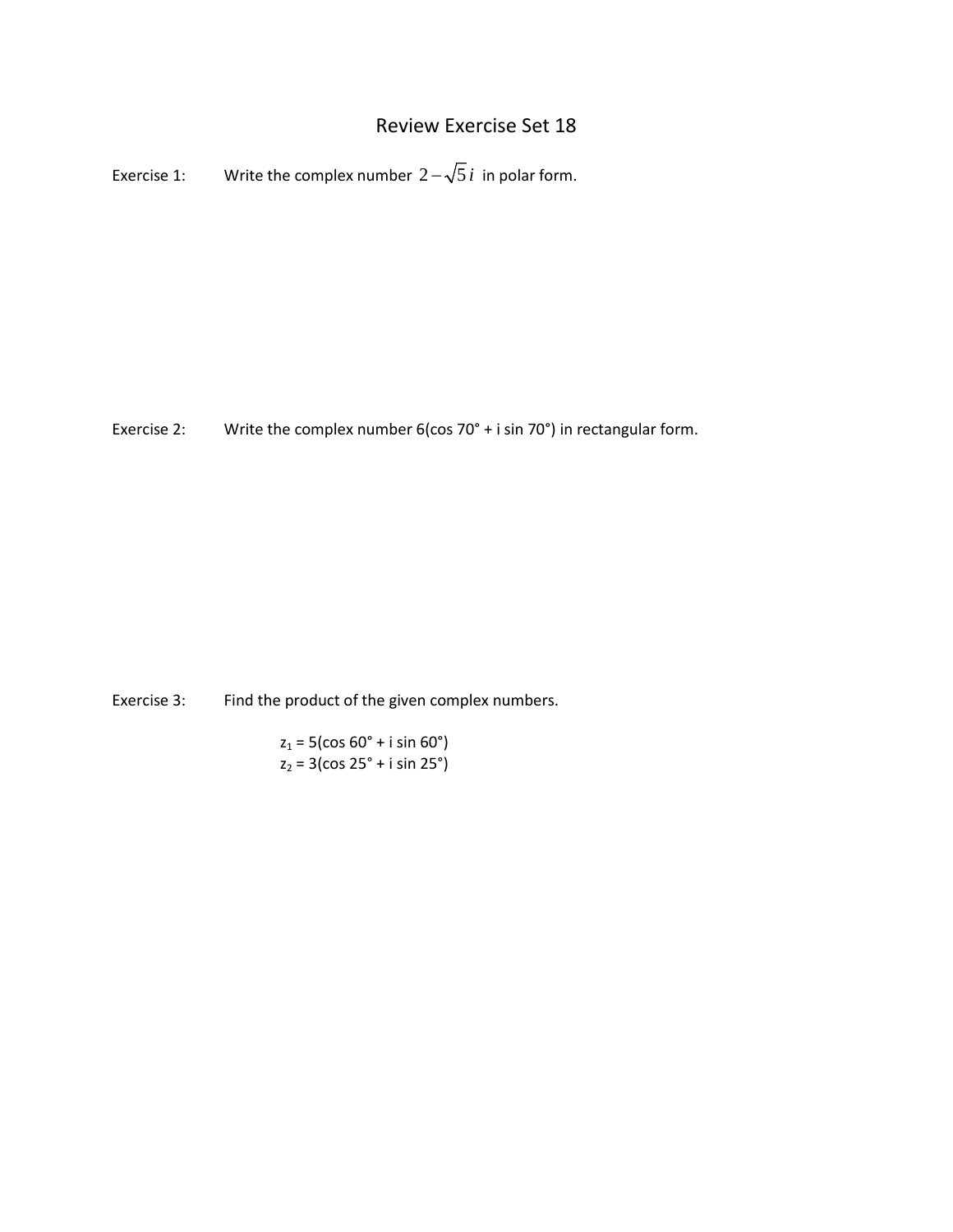Exercise 4: Find the quotient of the given complex numbers.

 $z_1 = 4(\cos 56^\circ + i \sin 56^\circ)$  $z_2 = 7$ (cos 32° + i sin 32°)

Exercise 5: Raise the given complex number to the third power using DeMoivre's Theorem.

4(cos 15° + i sin 15°)

Exercise 6: Find the complex square roots of the given complex number.

16(cos 50° + i sin 50°)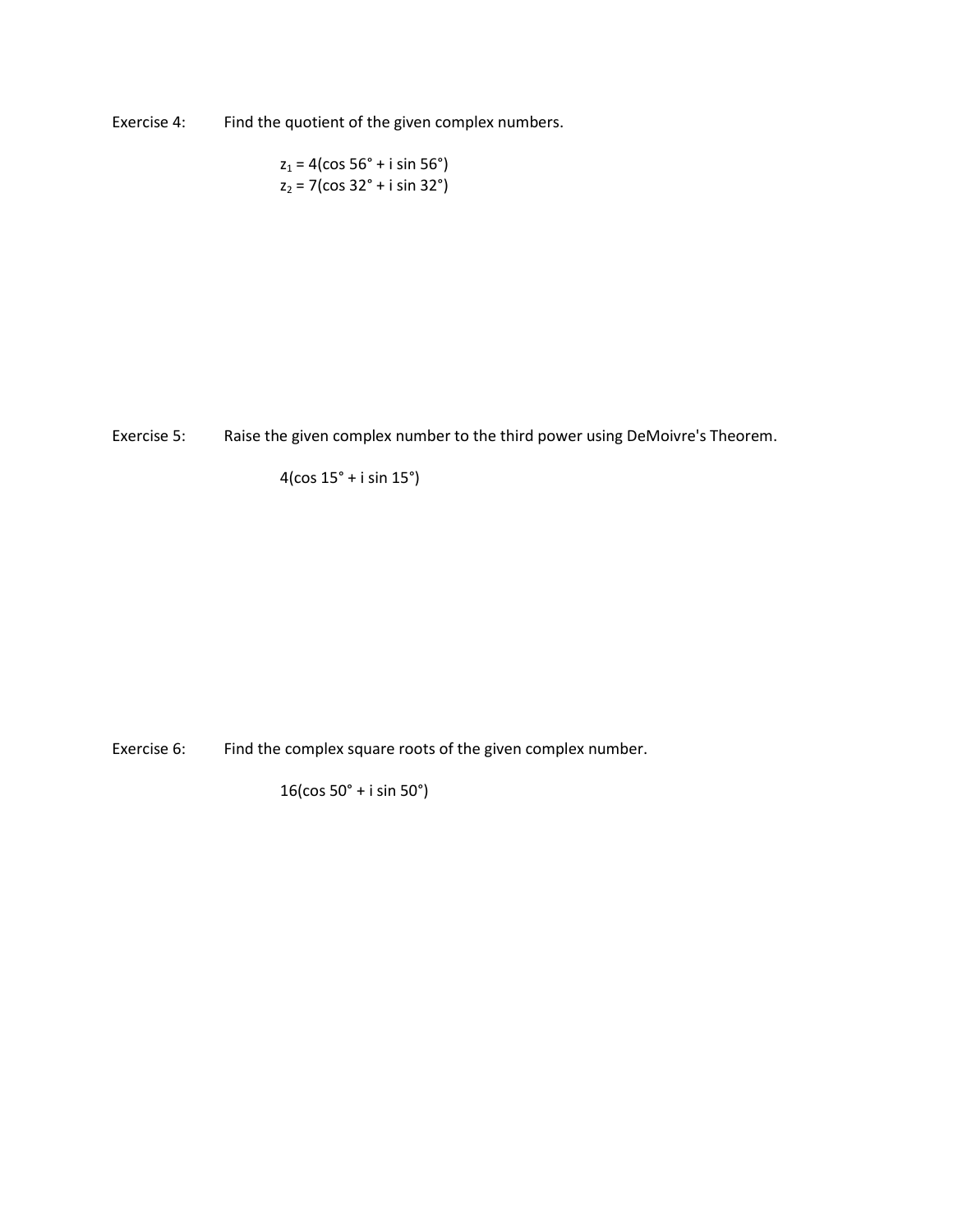## Review Exercise Set 18 Answer Key

Exercise 1: Write the complex number  $2 - \sqrt{5} i$  in polar form.

Find r

$$
r = \sqrt{a^2 + b^2}
$$
  
=  $\sqrt{(2)^2 + (-\sqrt{5})^2}$   
=  $\sqrt{4 + 5}$   
= 3

Plot the complex number to determine the quadrant in which it lies



The complex number is in quadrant IV

Find  $\theta$ 

$$
\tan \theta = \frac{b}{a}
$$

$$
= -\frac{\sqrt{5}}{2}
$$

$$
\tan 48^\circ \approx \frac{\sqrt{5}}{2}
$$

Since θ is in quadrant IV, we would subtract the reference angle of 48° from 360°.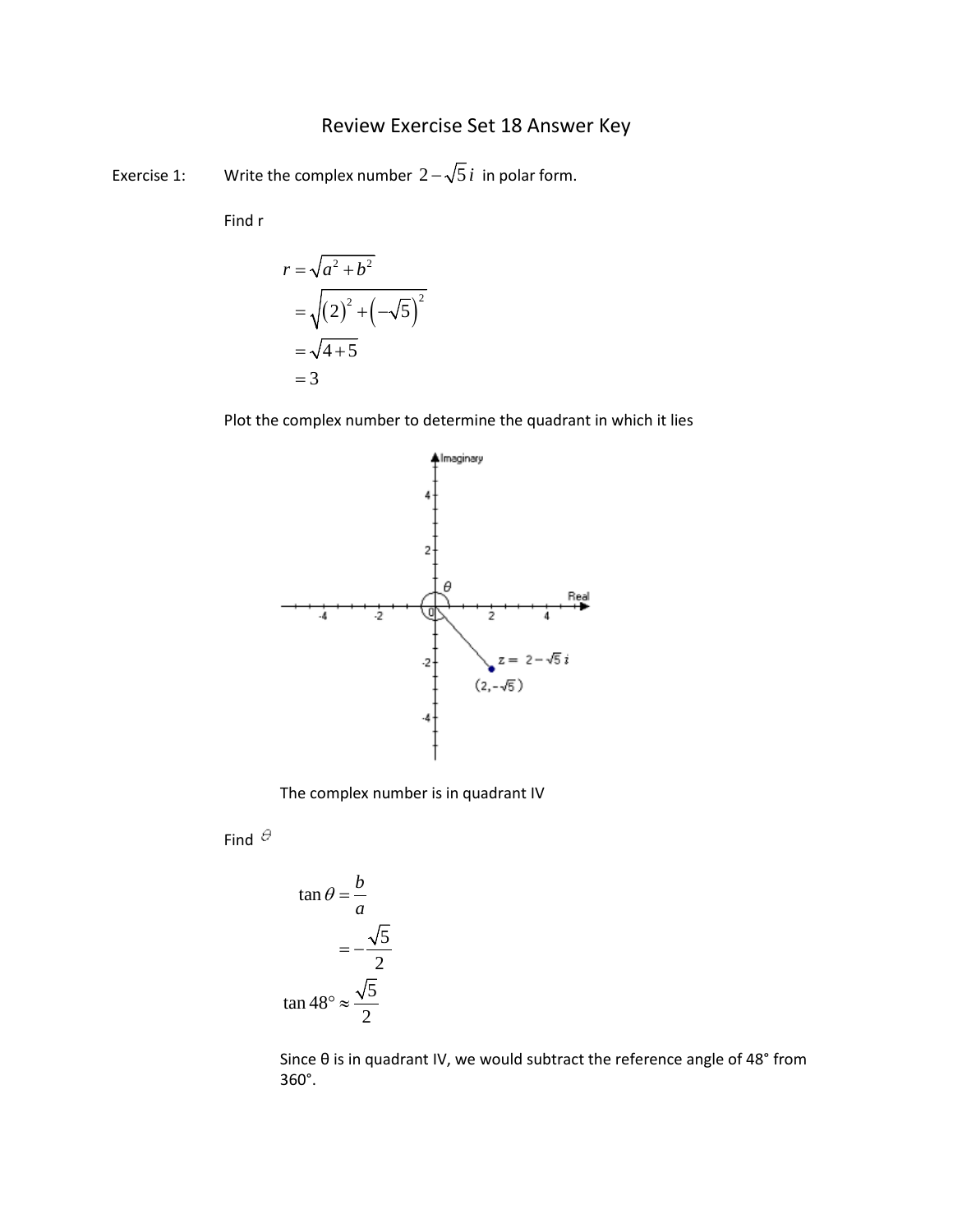Exercise 1 (Continued):

$$
\theta \approx 360^\circ - 48^\circ
$$

$$
\approx 312^\circ
$$

The polar form of  $2 - \sqrt{5} i$  is (3, 312°)

Exercise 2: Write the complex number 6(cos 70° + i sin 70°) in rectangular form. Round answer to nearest tenth.

Evaluate cos and sin at the value of theta

cos 70° = 0.3420 sin 70° = 0.9397

Substitute in the exact values of cos and sin to find the rectangular form

6(cos 70° + *i* sin 70°) 6[0.3420 + *i* (0.9397)] 6[0.3420 + *i* (0.9397)] 2.1 + 5.6*i*

z = 2.1 + 5.6*i*

Exercise 3: Find the product of the given complex numbers.

 $z_1 = 5$ (cos 60<sup>°</sup> + *i* sin 60<sup>°</sup>)  $z_2 = 3(cos 25^\circ + i sin 25^\circ)$ 

 $z_1z_2 = r_1r_2[\cos(\theta_1 + \theta_2) + i\sin(\theta_1 + \theta_2)]$ z1z2 = (5)(3)[cos (60° + 25°) + *i* sin(60° + 25°)] z1z2 = 15(cos 85° + *i* sin 85°)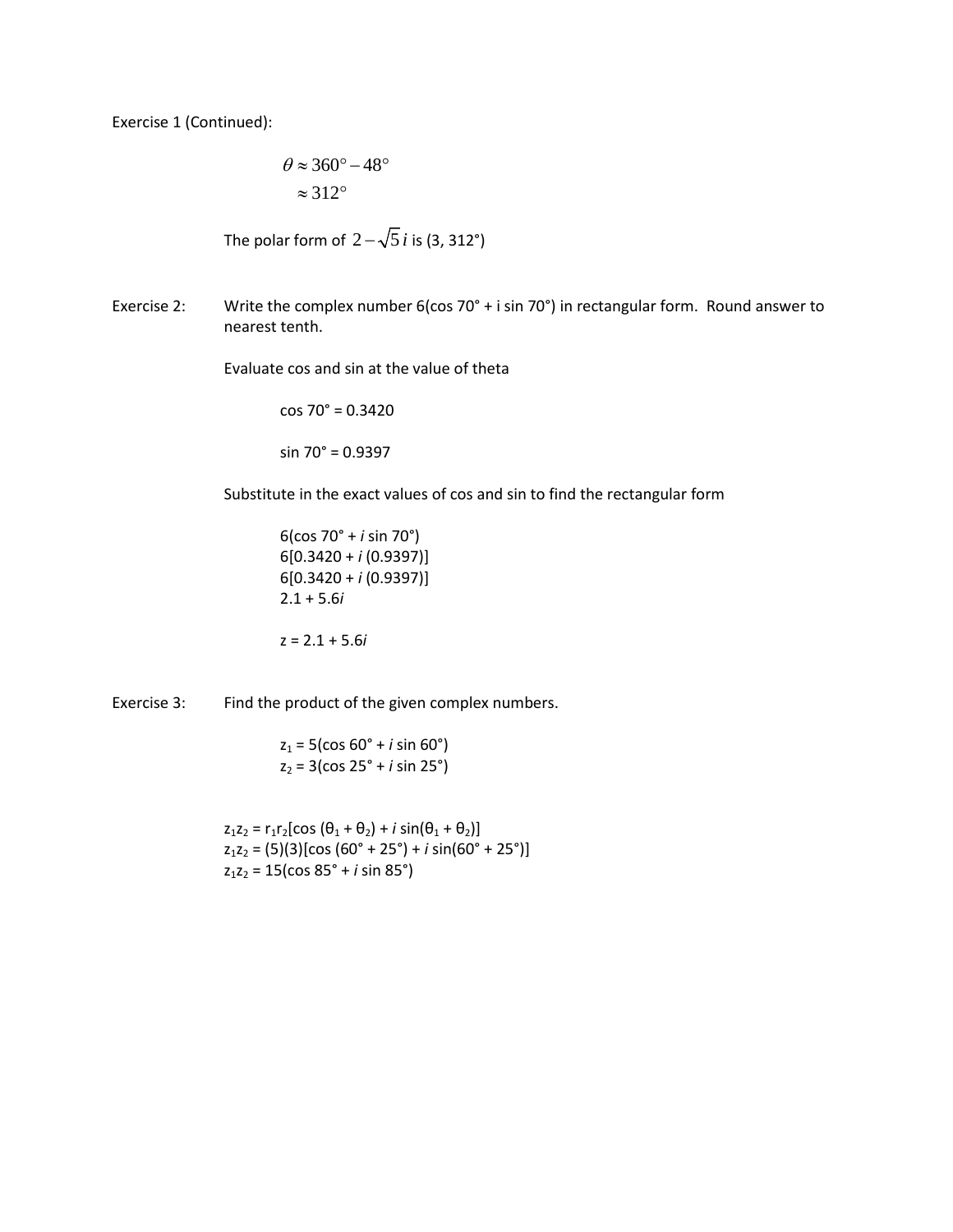Exercise 4: Find the quotient of the given complex numbers.

$$
z_1 = 4(\cos 56^\circ + i \sin 56^\circ)
$$
  

$$
z_2 = 7(\cos 32^\circ + i \sin 32^\circ)
$$

$$
\frac{z_1}{z_2} = \frac{r_1}{r_2} \left[ \cos \left( \theta_1 - \theta_2 \right) + i \sin \left( \theta_1 - \theta_2 \right) \right]
$$

$$
= \frac{4}{7} \left[ \cos \left( 56^\circ - 32^\circ \right) + i \sin \left( 56^\circ - 32^\circ \right) \right]
$$

$$
= \frac{4}{7} \left( \cos 24^\circ + i \sin 24^\circ \right)
$$

Exercise 5: Raise the given complex number to the third power using DeMoivre's Theorem.

$$
4(\cos 15^\circ + i \sin 15^\circ)
$$
  
\n
$$
z^n = r^n (\cos n\theta + i \sin n\theta)
$$
  
\n
$$
z^3 = (4)^3 (\cos 3(15^\circ) + i \sin 3(15^\circ))
$$
  
\n
$$
= 64 (\cos 45^\circ + i \sin 45^\circ)
$$
  
\n
$$
= 64 \left( \frac{\sqrt{2}}{2} + i \frac{\sqrt{2}}{2} \right)
$$
  
\n
$$
= 32\sqrt{2} + 32\sqrt{2} i
$$

Exercise 6: Find the complex square roots of the given complex number.

16(cos 50° + *i* sin 50°)

Find the first complex square root

$$
k = 0 \text{ and } n = 2
$$

$$
z_k = \sqrt[n]{r} \left[ \cos\left(\frac{\theta + 360^\circ k}{n}\right) + i \sin\left(\frac{\theta + 360^\circ k}{n}\right) \right]
$$
  

$$
z_0 = \sqrt[2]{16} \left[ \cos\left(\frac{50^\circ + 360^\circ (0)}{2}\right) + i \sin\left(\frac{50^\circ + 360^\circ (0)}{2}\right) \right]
$$
  

$$
= 4 \left( \cos 25^\circ + i \sin 25^\circ \right)
$$